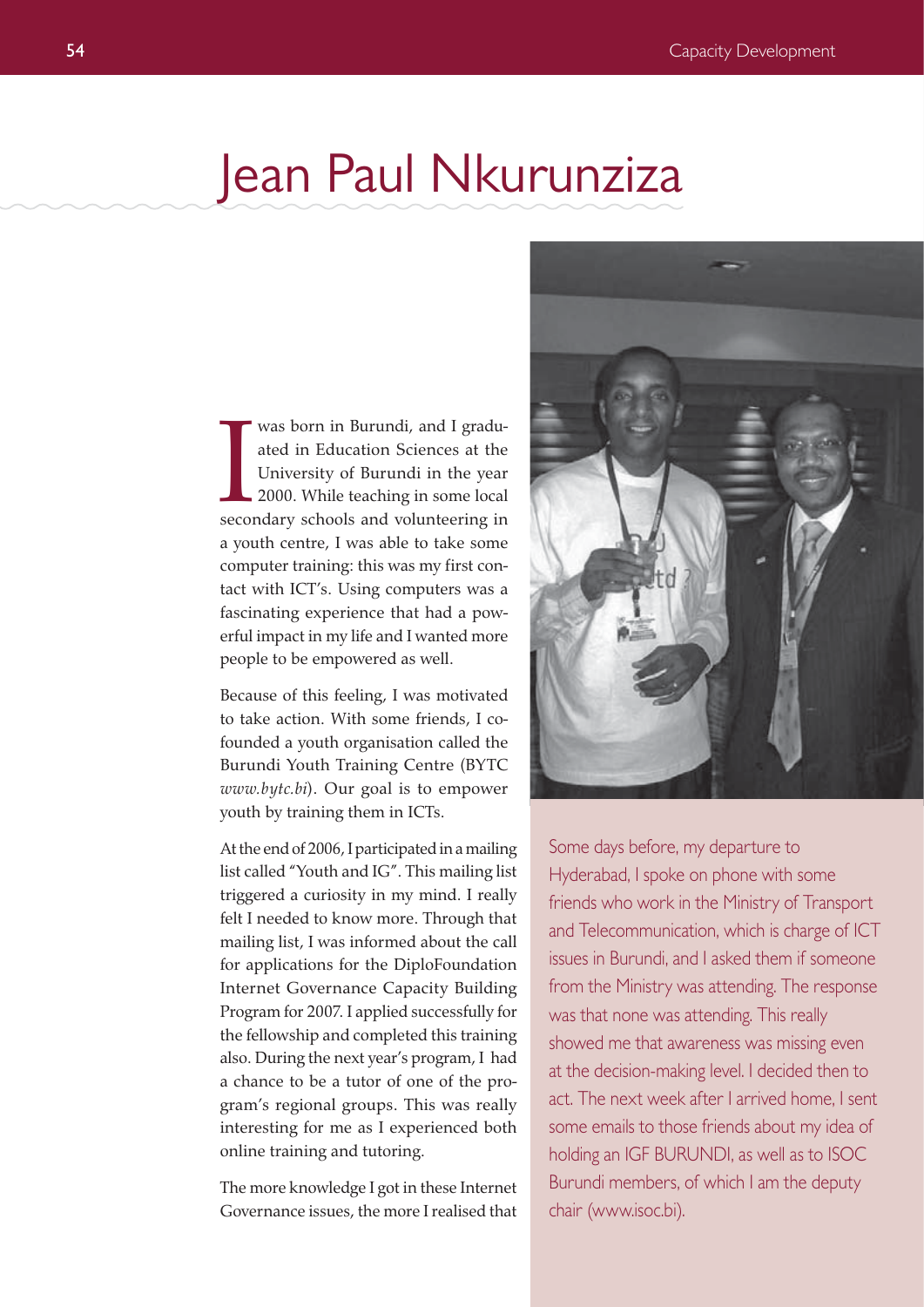"In addition to official workshops, I met some participants from Kenya, who had organised an East African Internet Governance Forum in November 2008. Among all the country members of the East African Community, only Burundi, my country, was absent from that EAIGF. Before that regional event, each participating country had held a national IGF. That's why, at the end of the IGF in Hyderabad, I came back with a new dream: An IGF BURUNDI."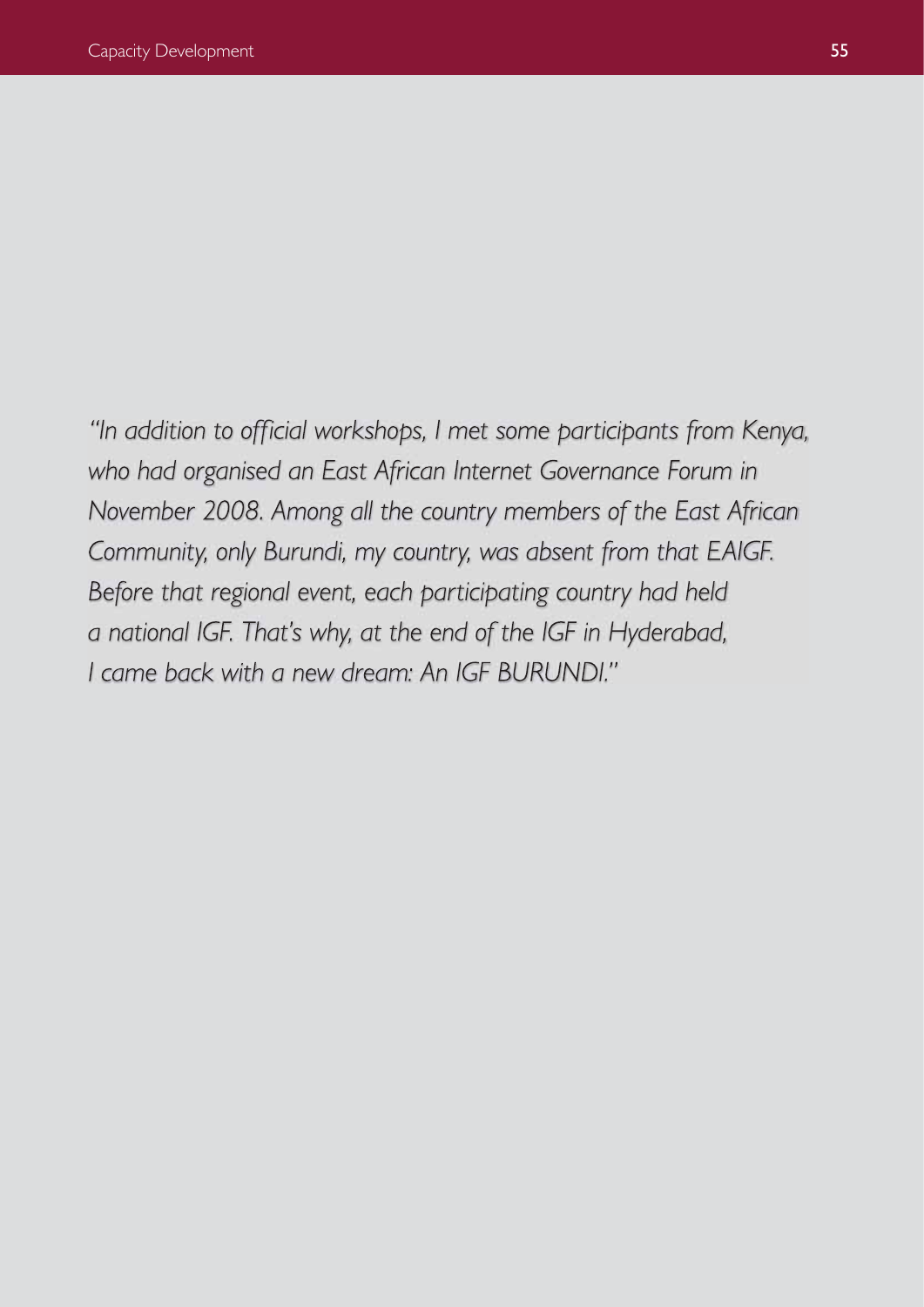

The more knowledge I got in these Internet Governance issues, the more I realised that my country needs some awareness programs on Internet and other ICT issues: combating cybercrime, setting up of Internet Exchange points, adoption of a legal framework allowing e-commerce, evolution from IPv4 to IPv6, as well as access to ICTs.

my country needs some awareness programs on Internet and other ICT issues: combating cybercrime, setting up of Internet Exchange points, adoption of a legal framework allowing e-commerce, evolution from IPv4 to IPv6, as well as access to ICTs.

Attending the IGF in 2008 allowed me to understand many Internet Governance issues in more depth, such as the good practices carried out in other parts of the world for the adoption of IPv6 and combating online child abuse.

In addition to official workshops, I met some participants from Kenya, who had organised an East African Internet Governance Forum in November 2008. Among all the country members of the East African Community, only Burundi, my country, was absent from that EAIGF. Before that regional event, each participating country had held a national IGF. That's why, at the end of the IGF in Hyderabad, I came back with a new dream: An IGF BURUNDI.

Some days before, my departure to Hyderabad, I spoke on phone with some friends who work in the Ministry of Transport and Telecommunication, which is charge of ICT issues in Burundi, and I asked them if someone from the Ministry was attending. The response was that none was attending. This really showed me that awareness was missing even at the decision-making level. I decided then to act. The next week after I arrived home, I sent some emails to those friends about my idea of holding an IGF BURUNDI, as well as to ISOC Burundi members, of which I am the deputy chair (*www.isoc.bi*).

Yes, I got some positive replies. The chairman of SETIC Burundi Secretariat Exécutif des Technologies de l'Information asked me to have a meeting with the Technical Coordinator of that institution. We met and talked during thirty minutes. The result of our meeting was that the IGF Burundi is welcome. We even scheduled it for mid-September 2009. The SETIC is ready to support such an event! I am thinking about the most relevant issues to be discussed and working to fine tune the project idea. I am also seeking for other potential partners.

In addition to the project of IGF BURUNDI, I have begun to add French subtitles to a training video in IG issues released by DiploFoundation. This will make it easily understood in a French speaking nation.

Finally, I would like to express my deepest gratitude to the Government of Canada and the ITU for their support, which allowed me to attend the 2008 IGF in Hyderabad. The deeper understanding of IG issues I got there, and the information I acquired about actions initiated in the other parts of the world, will allow national stakeholders to set actions locally in Burundi. Whenever I speak to those stakeholders, I feel their reaction is this: Burundi shouldn't stay out of this important debate!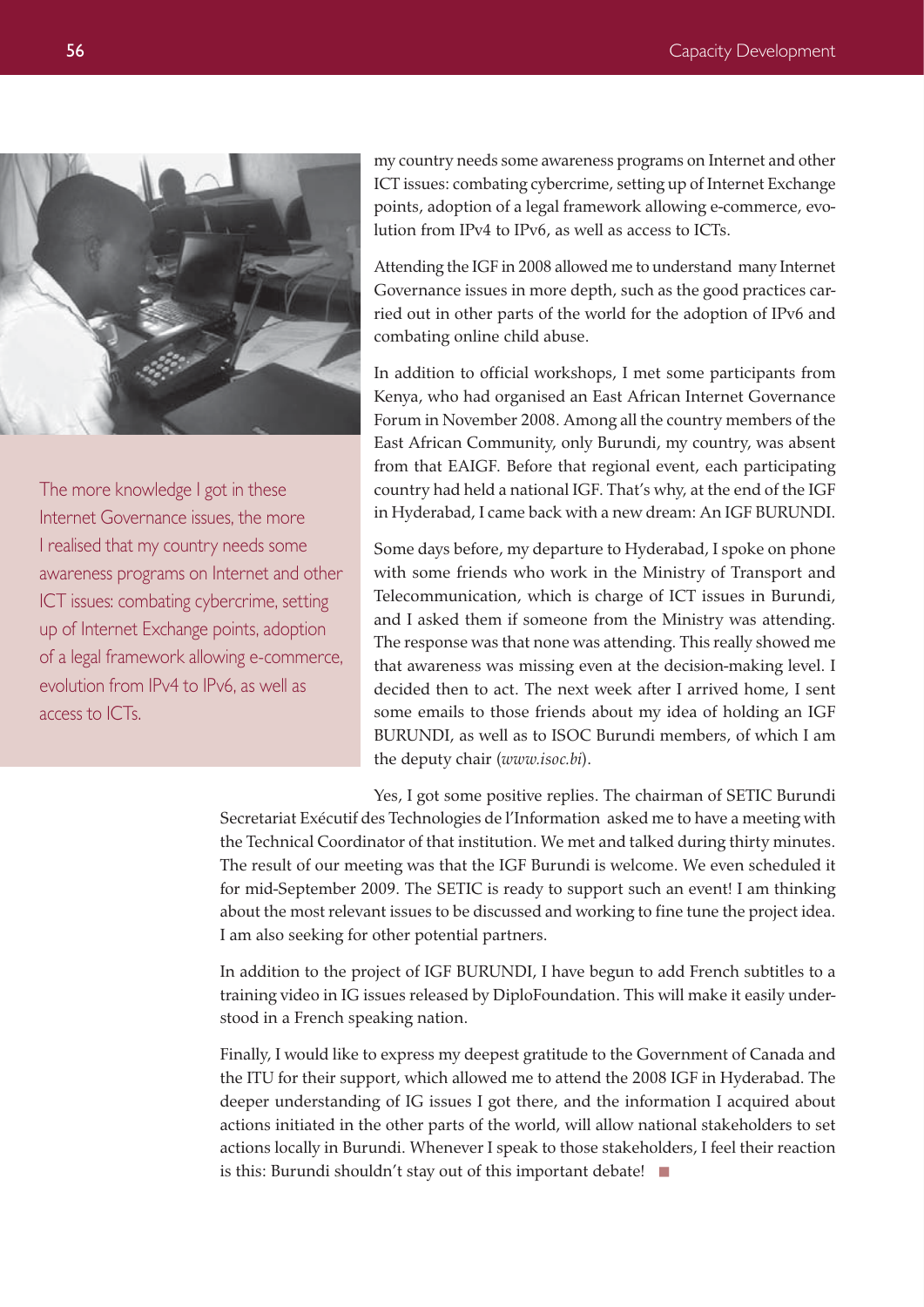